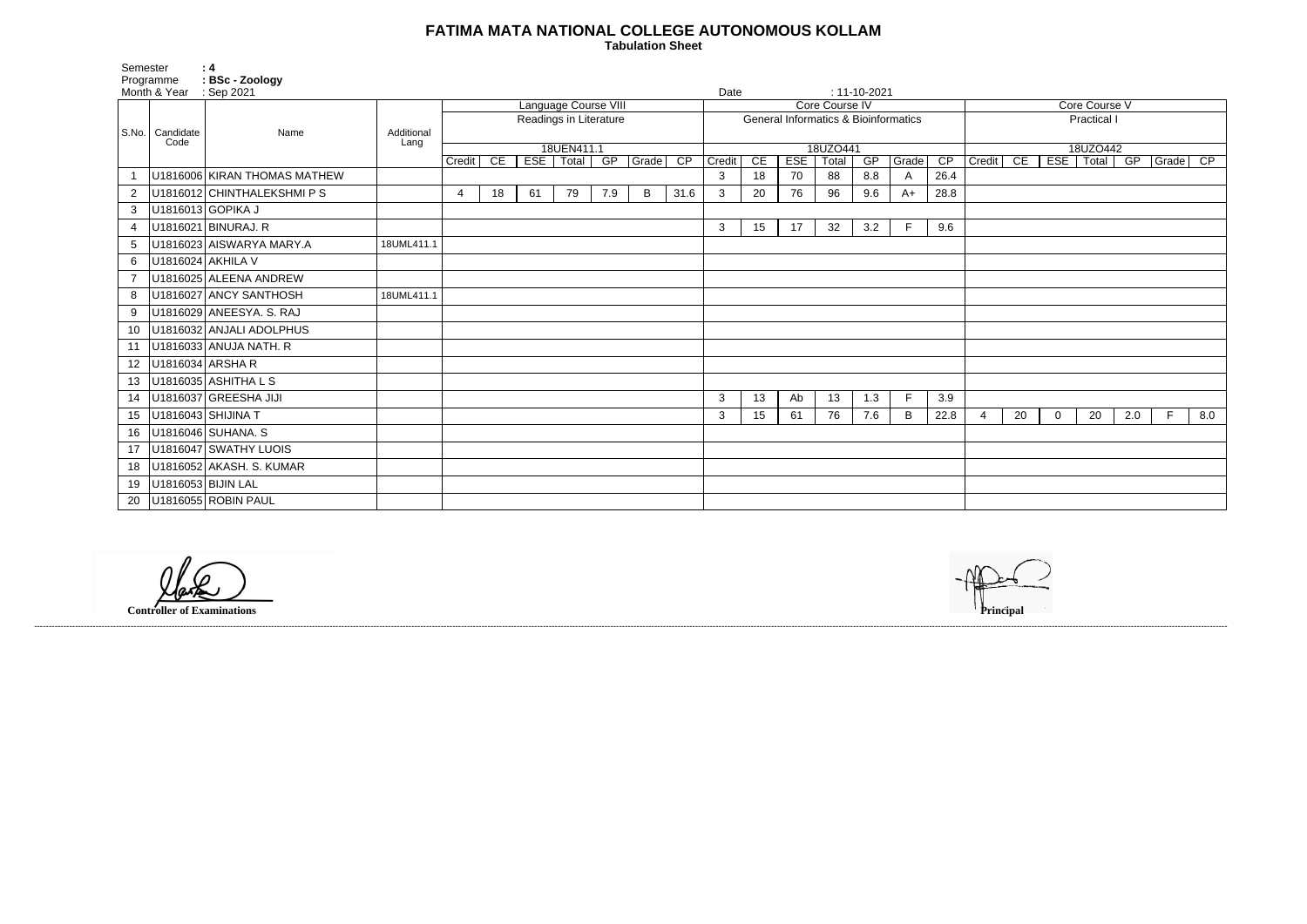|                         |                   |                              | Additional<br>Lang |        |    |            | <b>Complementary Course VII</b> |     |                                             | <b>Complementary Course VIII</b>         |                                      |    |            |          |     |              |                 |  |
|-------------------------|-------------------|------------------------------|--------------------|--------|----|------------|---------------------------------|-----|---------------------------------------------|------------------------------------------|--------------------------------------|----|------------|----------|-----|--------------|-----------------|--|
| S.No.                   |                   |                              |                    |        |    |            |                                 |     | <b>Organic and Biophysical Chemistry II</b> | Plant Physiology, Environmental Biology, |                                      |    |            |          |     |              |                 |  |
|                         | Candidate<br>Code | Name                         |                    |        |    |            |                                 |     |                                             |                                          | Horticulture and Plant Biotechnology |    |            |          |     |              |                 |  |
|                         |                   |                              |                    |        |    |            | 18UCH431.4                      |     |                                             |                                          |                                      |    |            | 18UBO431 |     |              |                 |  |
|                         |                   |                              |                    | Credit | CE | <b>ESE</b> | Total                           | GP  | Grade                                       | $\overline{CP}$                          | Credit                               | CE | <b>ESE</b> | Total    | GP  | Grade        | $\overline{CP}$ |  |
| $\overline{\mathbf{1}}$ |                   | U1816006 KIRAN THOMAS MATHEW |                    |        |    |            |                                 |     |                                             |                                          | 3                                    | 18 | 62         | 80       | 8.0 | A            | 24.0            |  |
| -2                      |                   | U1816012 CHINTHALEKSHMI P S  |                    |        |    |            |                                 |     |                                             |                                          |                                      |    |            |          |     |              |                 |  |
| 3                       |                   | U1816013 GOPIKA J            |                    | 3      | 18 | 44         | 62                              | 6.2 | C.                                          | 18.6                                     | 3                                    | 14 | 52         | 66       | 6.6 | C            | 19.8            |  |
| 4                       |                   | U1816021 BINURAJ. R          |                    | 3      | 17 | 10         | 27                              | 2.7 | F.                                          | 8.1                                      | 3                                    | 10 | 40         | 50       | 5.0 | D            | 15.0            |  |
| 5                       |                   | U1816023 AISWARYA MARY.A     | 18UML411.1         | 3      | 18 | Ab         | 18                              | 1.8 | F.                                          | 5.4                                      | 3                                    | 16 | 15         | 31       | 3.1 | F            | 9.3             |  |
| 6                       |                   | U1816024 AKHILA V            |                    |        |    |            |                                 |     |                                             |                                          | 3                                    | 14 | 67         | 81       | 8.1 | A            | 24.3            |  |
|                         |                   | U1816025 ALEENA ANDREW       |                    | 3      | 18 | 23         | 41                              | 4.1 | F.                                          | 12.3                                     | 3                                    | 17 | 37         | 54       | 5.4 | D            | 16.2            |  |
| 8                       |                   | U1816027 ANCY SANTHOSH       | 18UML411.1         |        |    |            |                                 |     |                                             |                                          |                                      |    |            |          |     |              |                 |  |
| -9                      |                   | U1816029 ANEESYA. S. RAJ     |                    | 3      | 17 | 45         | 62                              | 6.2 | C.                                          | 18.6                                     | 3                                    | 12 | 42         | 54       | 5.4 | D            | 16.2            |  |
| 10                      |                   | U1816032 ANJALI ADOLPHUS     |                    |        |    |            |                                 |     |                                             |                                          | 3                                    | 12 | 38         | 50       | 5.0 | D            | 15.0            |  |
| 11                      |                   | U1816033 ANUJA NATH. R       |                    | 3      | 17 | 45         | 62                              | 6.2 | C                                           | 18.6                                     | 3                                    | 13 | 37         | 50       | 5.0 | D            | 15.0            |  |
| 12                      |                   | U1816034 ARSHA R             |                    | 3      | 17 | 38         | 55                              | 5.5 | D                                           | 16.5                                     | 3                                    | 13 | 37         | 50       | 5.0 | D            | 15.0            |  |
| 13                      |                   | U1816035 ASHITHA L S         |                    |        |    |            |                                 |     |                                             |                                          | 3                                    | 15 | 66         | 81       | 8.1 | Α            | 24.3            |  |
| 14                      |                   | U1816037 GREESHA JIJI        |                    | 3      | 17 | Ab         | 17                              | 1.7 | F.                                          | 5.1                                      | 3                                    | 8  | 19         | 27       | 2.7 | F            | 8.1             |  |
| 15                      |                   | U1816043 SHIJINA T           |                    | 3      | 17 | 44         | 61                              | 6.1 | C                                           | 18.3                                     |                                      |    |            |          |     |              |                 |  |
| 16                      |                   | U1816046 SUHANA. S           |                    |        |    |            |                                 |     |                                             |                                          | 3                                    | 15 | Ab         | 15       | 1.5 | E            | 4.5             |  |
| 17                      |                   | U1816047 SWATHY LUOIS        |                    |        |    |            |                                 |     |                                             |                                          | 3                                    | 13 | 54         | 67       | 6.7 | $\mathsf{C}$ | 20.1            |  |
| 18                      |                   | U1816052 AKASH. S. KUMAR     |                    | 3      | 17 | 30         | 47                              | 4.7 | E                                           | 14.1                                     | 3                                    | 8  | 43         | 51       | 5.1 | D            | 15.3            |  |
| 19                      |                   | U1816053 BIJIN LAL           |                    | 3      | 17 | 39         | 56                              | 5.6 | D                                           | 16.8                                     | 3                                    | 8  | 46         | 54       | 5.4 | D            | 16.2            |  |
| 20                      |                   | U1816055 ROBIN PAUL          |                    | 3      | 18 | 63         | 81                              | 8.1 | A                                           | 24.3                                     |                                      |    |            |          |     |              |                 |  |

land

**Controller of Examinations** 

------------------------------------------------------------------------------------------------------------------------------------------------------------------------------------------------------------------------------------------------------------------------------------------------------------------------------------------------------------------------------------------------------------------------